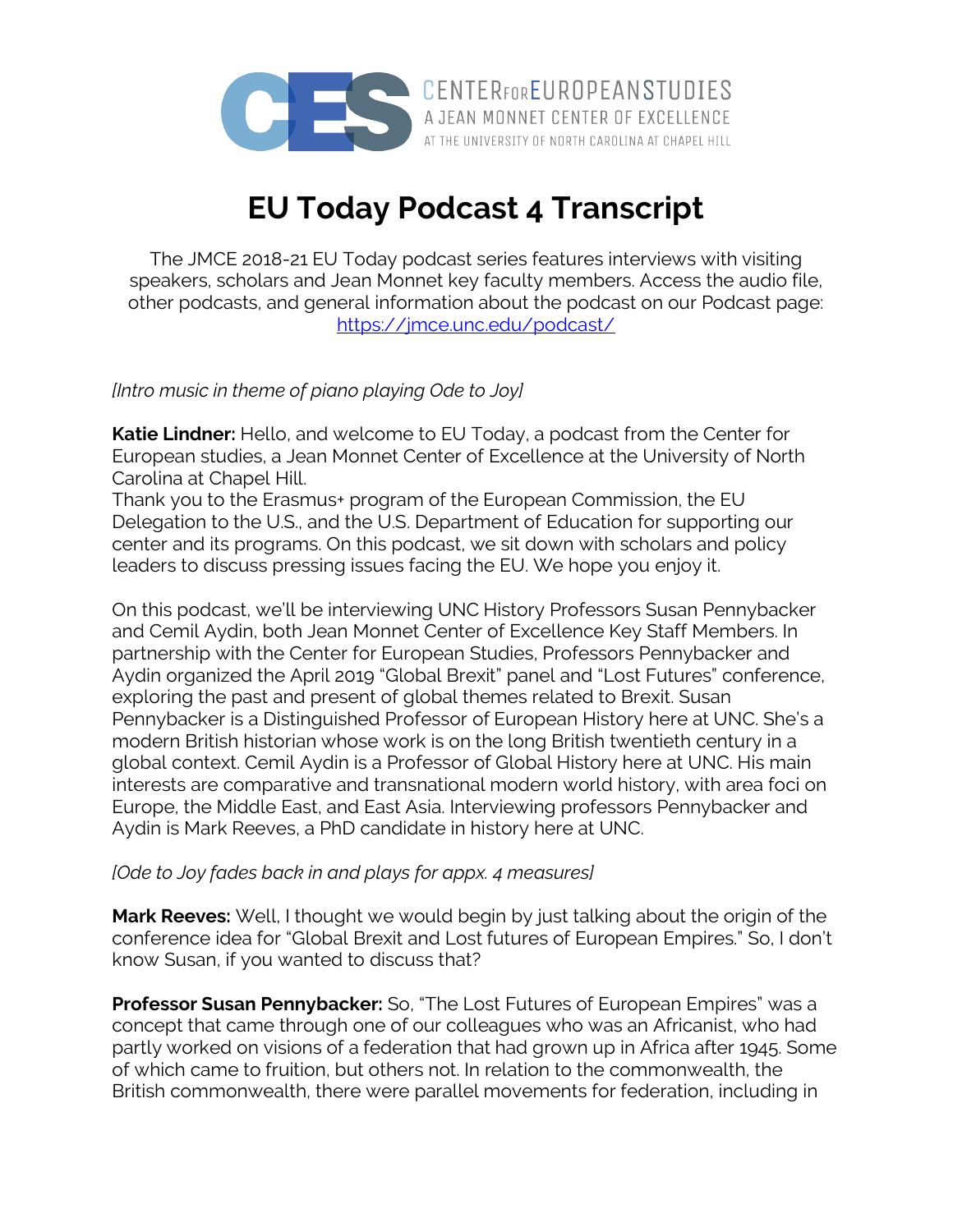

the French empire, and this led to a notion of, on the one hand, a notion of reconfiguring the European empires in a proposed future, but also the loss of those visions over time, which were emanating from across the political spectrum. And we were able in the early period of this "Lost Futures" enterprise to receive some funding from the King's Font which is shared between UNC and King's College London. And the first of the lost futures conferences, which as similar to the workshop part of what we did, was shared and led in London by Sarah Stockwell who's in that department. Who's a historian of the British empire, quite fine historian, our colleague. And we met at both Winston House, which is a UNC facility in London, and also at King's College, and I believe that that was in 2011 even, perhaps in the summer then. And then we revisited the concept twice before "Global Brexit." The first time was a full-scale conference on the order of this one in 2014 which was shared again with King's, in the sense that King's folks came this time to the U.S., and again Sarah took the lead, and was co-convened in the us by myself and Lisa Lindsay, our chair and Africanist, now chair. And this featured a keynote by the great African historian, who retired this year, Fred Cooper, which was given at North Carolina Central, who were also consistently supportive and sponsors of this whole enterprise, and there were a couple hundred people at Fred's talk. And we had workshops that met in the GEC building and were supported by a number of entities on the campus. Then we had a small conference that Cemil and I convened that was a part of this tradition that was held in 2016 the National Humanities Center, which in part featured scholars who were visiting at the NHC that year. One of whom was the posthumous voice of the British intellectual Stuart Hall, who had died, and his interlocutor was Bill Schwarz, who teaches at Queen Mary College at the University of London. We also had Fadi Bardawil, now at Duke University. Also, our colleague, Judith Walkowitz, who's professor emeritus at johns Hopkins. So, it's a quite important and interesting, but much smaller seminar, and then we came to the possibility of working with the Center for European Studies through the European Union and the Title VI funds that could support again a much larger enterprise, and I'll give it to Cemil to talk about conceptually, the Global Brexit part of this.

AT THE UNIVERSITY OF NORTH CAROLINA AT CHAPEL HILL

**Professor Cemil Aydin:** I think the conference exemplified what UNC does best with the leadership of the Center for European Studies, which is that we brought all different centers and departments into interdisciplinary conversation, not only about Britain, but also about humanities and the debates on international order so we took Brexit as not just a peculiar, unique, British problem, but we took it as a sign of some of the turbulence that the world is going through with globalization, with the rising powers of Asia, but also with Britain's imperial legacy, Britain's and the EU's vision for the future, and we wanted to have a conversation that comprehensively looks at all these things. Because historically, the British empire did represent a kind of hopeful future of the world. We know that there were a lot of defects in that hopeful future, but nevertheless, for the late 19<sup>th</sup> century enlightenment/liberal project, the British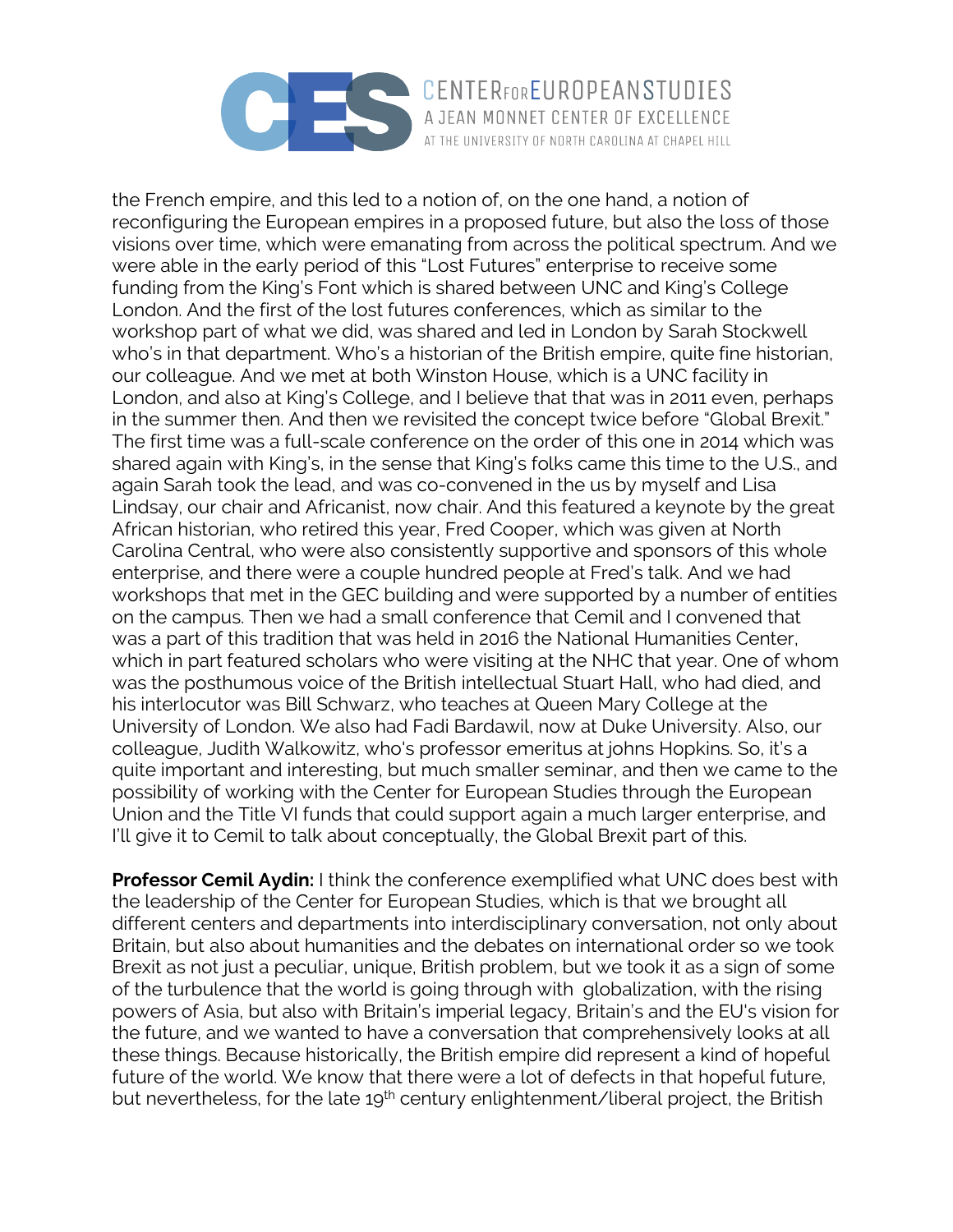

empire was a model. But with the crimes of the empire or its decline, most of these hopes were then transferred to the project of the European Union. The European Union became a symbol of modernity and Britain joined the European Union. So, with Brexit, then, all of these normative philosophical/intellectual legacies are being questioned, not only in Britain, but also in Europe itself, and beyond Europe, of course, we also know, Europe became more provincialized. The world is not Eurocentric anymore, we are truly in a post-European world with the rise of China, India, and the rest of the world, and there are new visions about the future, new values being contributed and so we thought is that we'd take Brexit as a case study, but go beyond Brexit, all the way to China, India, to the U.S. and Latin America, and look at this crisis in England from an interdisciplinary perspective and bring history into the conversation and get historical insights into it. So, I think given the quality of the papers and the large participation from all departments and different campuses we feel very vindicated that questions and conversations were very fruitful, and I do think that we may need to continue this conversation with CES in the future.

**Mark Reeves:** What was exciting to me was the interaction between the workshop format, and the giving of papers, which there was a large audience for, and a lot of interaction across campus with, but also the large public panel that we had to discuss the political process of Brexit in this more global and more intellectual, historical sense. So, I just wanted to get some of your reactions too, to that panel and how it interacted with the themes of the workshop.

**Professor Pennybacker:** Well, let me just step back for a second as a British specialist and say that, you know, Cemil has said before, we were vindicated by this conference because of the complexity of what's occurred even before we first conceived of it. Not only the Brexit vote, which had been a kind of trigger, the UK vote, to our thinking, about a protracted crisis in democracy in the sense of the social democracy, but also the implications for left and right of all of this. Now, I think a couple months have passed since the conference, and both the complexity and the seriousness of the crisis in the political community ad in the state in Britain is quite profound. I mean it's the worst set of issues about the juridical and constitutional features of the state that arguably Britain has faced since the end of the second war. And as we know there is now a leadership struggle going on, and not just simply as publicized in the Conservative party but also in the Labor party. And we've had the accretion of support to a new formation on the right which is a kind of morphed feature of Nigel Farage's politics, and some success of the parties of the center and the left which was unpredicted. Both the revival of the liberal democrats which is a morph of the old Liberal party with factions of the Labor party that had left during the period of the 80s and also the Greens who have also done, of course, exceedingly well in Europe.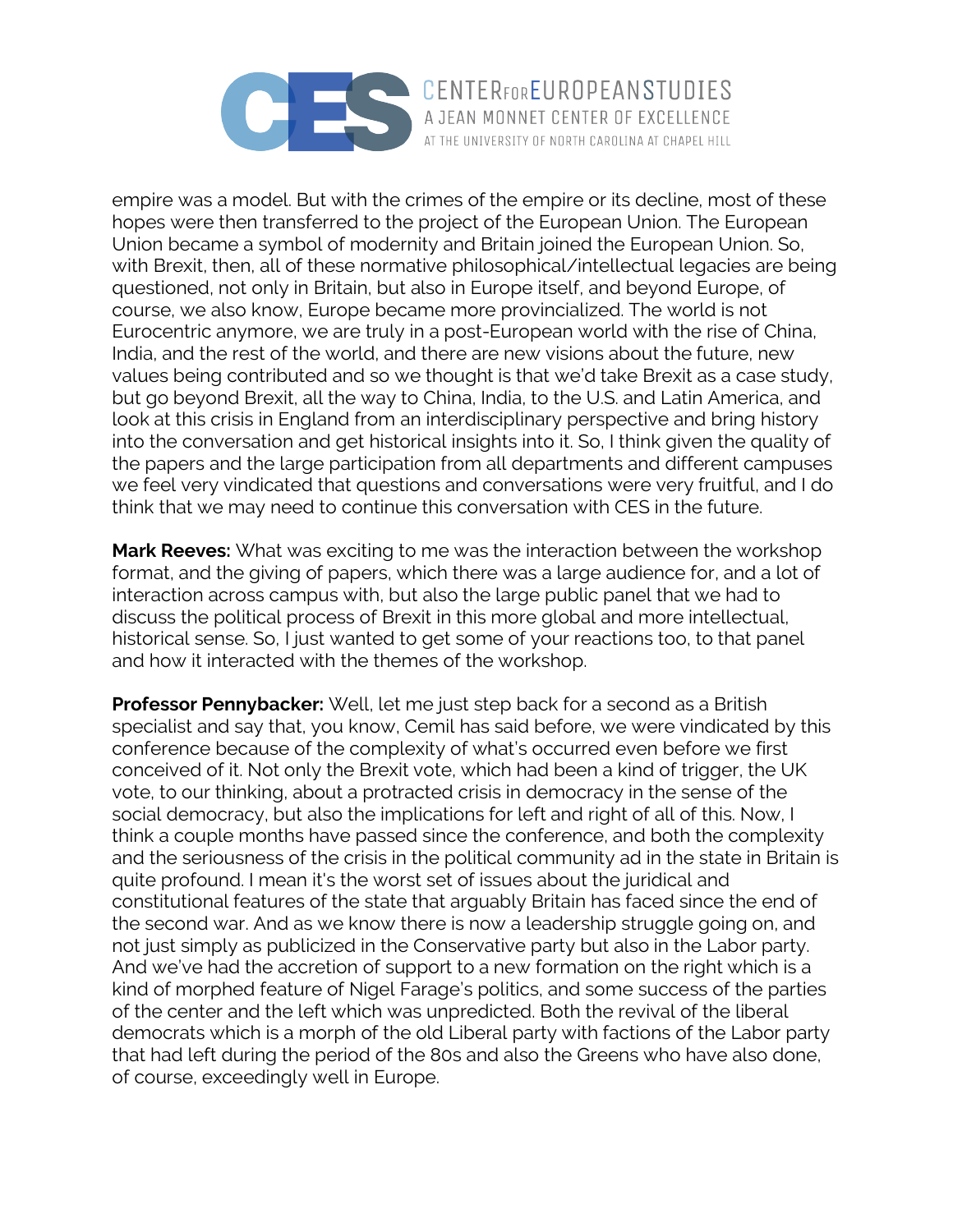

So, we have a complex parliamentary and extra-parliamentary set of political realities that I think the panel spoke very well to, but its goal is also to say in these different possible scenarios, some of which have also ensued. Including for example, the robust electoral victory of Narender Modi, in India. How will the crisis of, if you will, to use the old Marxist language, bourgeois democracy, how will that crisis affect the rest of the world, and how will it see itself responding? And of certainly the parts of the world that were displayed prominently on the panel, were those where there was either a very strong mark of the British empire still on the political culture of the given place, great rivals with Britain now, that have subsumed her economy into theirs in certain sectors as in the case of chain, but also European contenders in the warp that Tobi Hof was representing around the issues facing Greece, Italy, Spain, and the German case. I think we feel like the, in retrospect, the panel spoke to an ongoing political crisis that has yet to come fully to its fruition, it contributed to a wider knowledge in the audience about the dynamics of geopolitics, and we sought to take the challenge that CES had presented to us of trying to globalize issues that are often treated in the silo of Europe. And I think this is a very complicated cognitive process I think for listeners who still elevate Europe to a superior place within their hierarchy of outlooks. I think that that stability of Europe and its fundamental progressiveness has been deeply challenged by the overall political context of the world and one of the effects of that is to create a more equal playing field both at the level of disaster and also democratic impulse so that we've seen with the Arab Spring, we've seen with the situation of Sudan right now, all these things a kind of affirmation of motions toward democracy, the present Hong Kong activity of the last few days. And I think this panel sought to speak to those wider themes, and that this is a project that the university needs to be committed to: not just sending people out to these places, but the intellectual discourse surrounding these kinds of global issues is important. And Europe provides still, on an intellectual basisl some of the tools needed to look globally, and we felt that this was the challenge CES was meeting in this instance.

AT THE UNIVERSITY OF NORTH CAROLINA AT CHAPEL HILL

**Professor Aydin:** In some ways, I think in the public panel, one of the most interesting papers was a remark on Chinese history, a reflection on the power of China sand its role in this debate. And obviously that reminder of China's big economic position is Southern Europe have been shown even recently with U.S.- Chinese trade wars which will probably extend to a new trading friction with the European Union as well. But what we have seen behind all these economic balancing acts between different parts of the world, we also see some sort of competition over the normative values of the future world. As Susan said, we did know that Europe had this dark legacy of the Holocaust and imperialism and colonialism, but we also have seen that a lot of non-European people have attributed Europe beyond its dark side and normative values and normative leadership. And because Brexit is about the future of the EU, and the EU in the post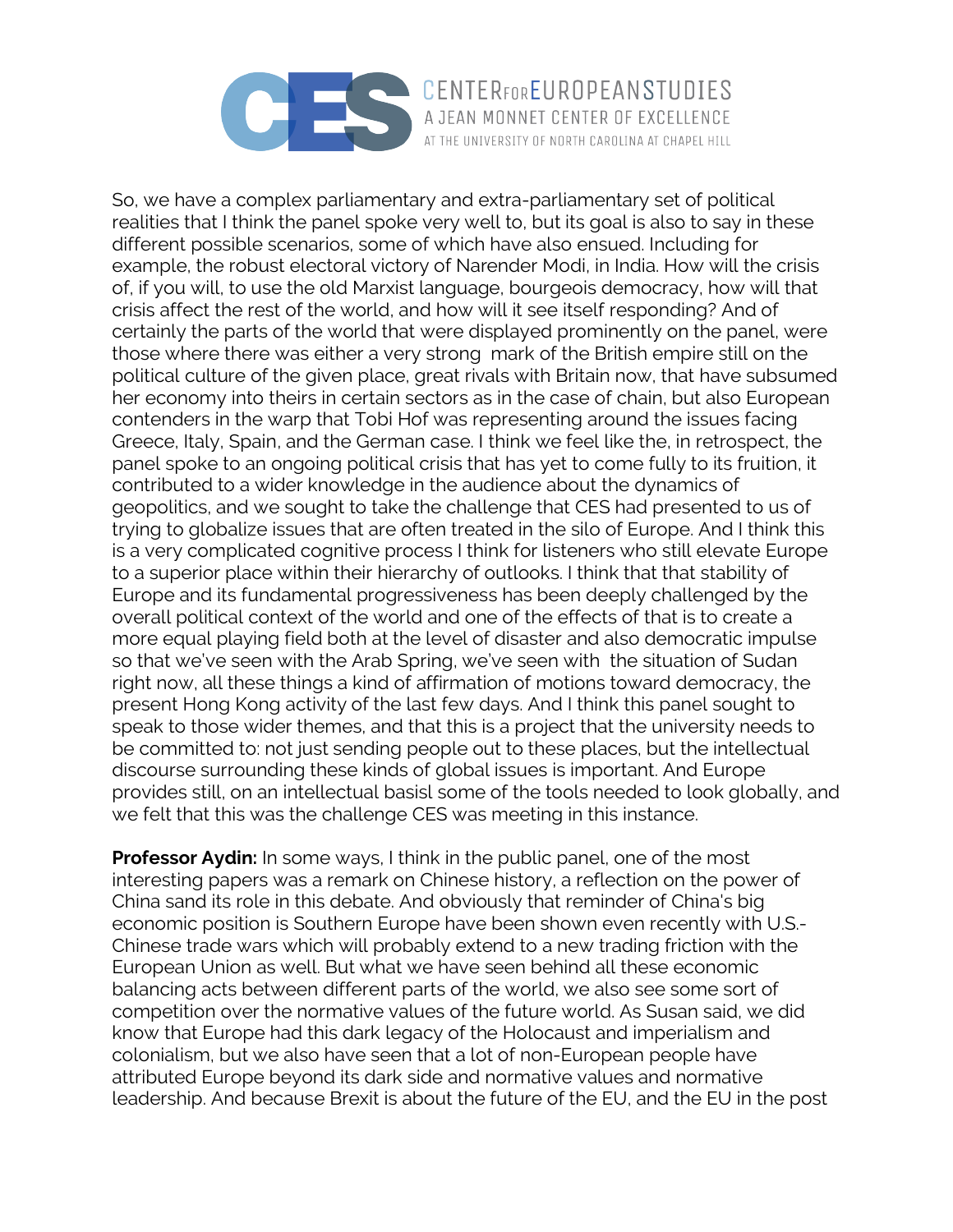

CENTERFOREUROPEANSTUDIES AT THE UNIVERSITY OF NORTH CAROLINA AT CHAPEL HILL

World War II period represented that vision of democracy freedom and European values. So with Britain leaving the EU, and the liberals in the rest of the world, no matter how much they are critical of Europe, they are also left with a much weaker Europe and its leadership in the world, and I think we are seeing that in contemporary politics, that when there is a problem from Middle East, Africa, to Asia, we don't have now a strong moral leader who can intervene or make claims . maybe this expectation that Europe will be that place was wrong—I think that many of us as academics were critical of that position of Europe, but nevertheless, without Europe, we also don't have any contenders to fill that vacuum. In the end China and India are not interested in democratic liberal values, and Europe now seems very shy about asserting any of these things, especially after the refugee crisis recently. So, with Brexit I think we now are in a place where there are so many people trying to remake the world, to minimize its negative aspects, to make the world a better place for everybody, but we do not have a political unit, a political body that will actualize these values in world politics. Maybe Europe claiming that role was hypocritical in the past, that there was never a perfect match between Europe's political and economic leadership and their values, but we are now in a place where we need to discuss how the future world order will be shaped by this complex relationship between rising, new economic powers and a debate on values and the future of democracy

**Professor Pennybacker:** I would just add to this, that another thing the panel proposed, and I think the events that have ensued in the past two months propose, is that we must look at Europe again as a fractured set of political values across a spectrum, so that if we want to look for progressive figures, as we must do also in Turkey and in the Middle East, in China, Hong Kong, Taiwan. I mean, were also celebrating Taiwan's recent decision on LGBT rights and so on. So there's a number of forces that are often in the political minority, but if we think of them globally across a spectrum, were getting values that are so provoked by the power of the right, and so provoked by Brexit that they're reasserting a profound vision of a progressive global social democracy that does not have the same European chauvinism in that classic social democratic thinking has often had, so that it's a weird, surreal paradox of this situation which I think the conference did try to speak to, that even this lost futures notion speaks to: that at any moment you have the power of the right emerging, you also have profound challenges to it. So, there are some hopeful things, one could make the case that the situation in Spain is hopeful, you could make the case the European elections right now on the continent as a whole at least secured the arena of the European Union as a place of political struggle which was not going to be seized at this time by the right. I think that what Cemil is also being so helpfully transparent about, is that in the non-European context, no matter how much Europe is bashed, the intellectual currents and the discourses back and forth have been lifelines for people outside of the European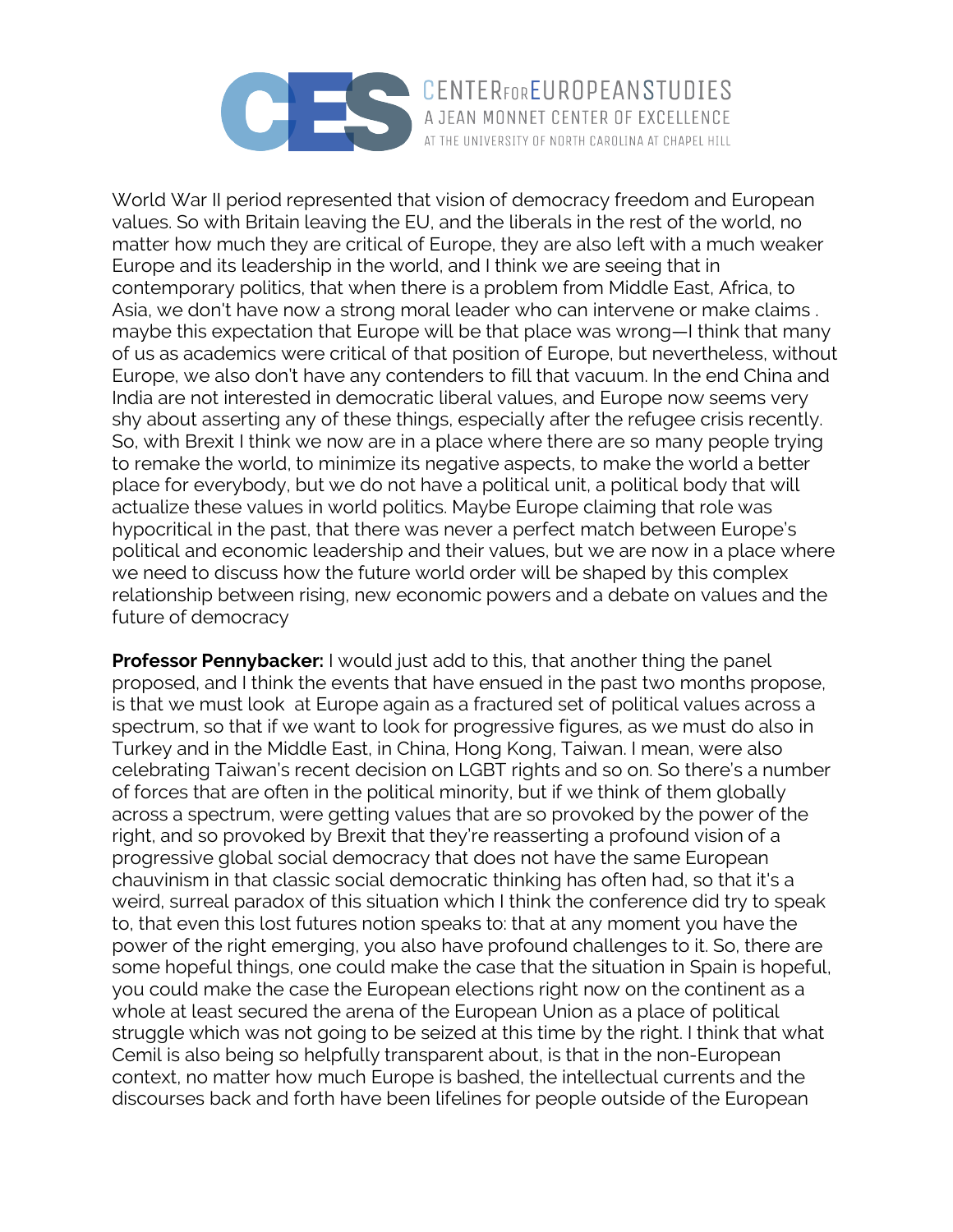

and UK framework, including people who are in exile or in refuge in the European framework. So, these things are now, I think, writ large, and we could reach, for example into the Arab-Israeli conflict, and we can see people on the Israeli left and within the Palestinian authority who represent enormously progressive values that some Europeans are responding to. The conference had an emphasis on the Middle East for a variety of reasons. It didn't resolve these issues, but it confronted these issues, and I think we are committed as intellectuals, to the free exchange of ideas. Those arenas also need to be preserved within the UK and the European framework right now. So, we take very seriously, for example, the jeopardy that the European University in Budapest has faced and its move to Vienna, and Vienna which also has gone through its own and is going through its own political crisis right now. These things, I think were all fed by the broad framework of the conference in an innovative, and we think, pedagogic and intellectually sound manner. Which is supposed to be the role of the university in our own democracy which is also in a crisis now, objectively. Including in this part of the country, so it's very important to pursue these arenas, and UNC needs to continue to play a role in fostering this kind of discourse, and were very pleased of course as academics as historians to have the support of CES right now in these endeavors, as well as the College of Arts and Sciences and other entities within the university really turned out and showed their commitment.

AT THE UNIVERSITY OF NORTH CAROLINA AT CHAPEL HILL

**Mark Reeves:** yes. If I could speak to that for a moment too, just thinking as someone who is a student at the university, as a graduate student, but is also teaching undergraduates, so I was at the conference as a student, but also bringing students to it. I really thought and was thinking about this at the panel especially, that this was a series of academics from lots of different places-- I think we had at least 5 or 6 different countries represented there in terms of people's home institutions-- and a range of perspectives wrestling with problems that they didn't quite have solutions to. And it seems to me that in a lot of the crisis of Brexit and in the crisis of liberal democracy around the world, that there has been a crisis of triumphalism in a way. A crisis of the idea that certain ideas are bound to, in the end, come out. Which is often I think how the European project has been framed in the post-World War II era. And I think that's so valuable for students because in educational institutions we can often fall into simply presenting triumphalist narratives of whatever kind that what the professor tells the student is "this is how things are going to turn out, this is how they work, this is how things are going to turn out" and in this case, we were wrestling with these things but we were also showing students and the public I think how we wrestle with these when were in the middle of a crisis. So, to me it was just an exciting intellectual time, and it still is even as the political uncertainties are so disturbing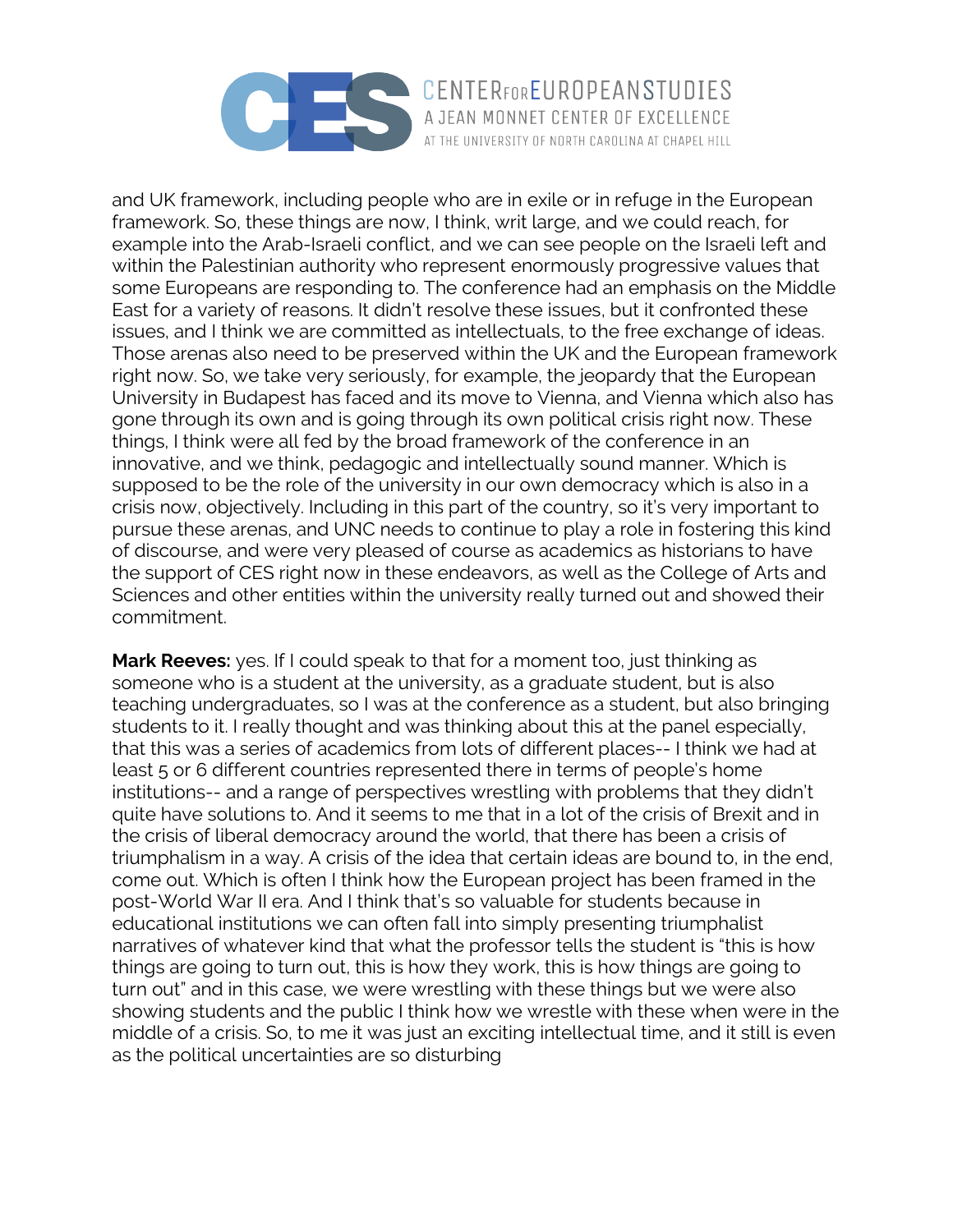

**Professor Pennybacker:** If I could just add that the structure of this also allowed the academic community without too much stress to actually participate and to show what they do. Which often our day-to-day here does not allow us to do and it also elevated students, both undergraduates and graduates students who were on the program to a level of participation—yourselves included here—that spoke to their highest intellectual achievement thus far, and their careers. This is a rare commodity within the day-to-day functioning of a very large university that is under considerable budgetary pressures and constraints. So, our department, I just want to say the history department as well as poli-sci and some of the other departments some of the programs here, in our department 30 or so people participated—that's like half of our staff, our faculty. And they were able to show the incredible capacity to respond spontaneously to papers that were not pre-circulated. So, we took a lot of the chains off conference participation, and yet people really rose to the occasion, really showed their stuff. And I think this was important too for the public and for other people who were attending. It's so often forgotten that it's not just the teaching endeavor-- not that that's separate from this, this was highly teachable and lots of students participated-- but it's our own capacity to try to make our academic research intelligible within these larger frameworks, and I think that was well demonstrated just structurally by the way this occurred.

AT THE UNIVERSITY OF NORTH CAROLINA AT CHAPEL HILL

**Mark Reeves:** Well, we've touched on this a little bit, but did I also wanted to give an opportunity to talk about some of the other outcomes that have come from the conference just in terms of people publishing some of what they've spoken about or speaking in other forums. So just to give you an opportunity to speak about that

**Professor Aydin:** Well, I think Susan knows more about publication plans, and we also had one of our participants appearing in a radio program, in NPR, but in most of these conferences, I think one of the most interesting and fruitful outcomes is that the participants begin to think about their topics in a different light, and in public begin to interpret the events around them in a new light. For example one of the most fruitful papers for me was on this recent Brexit movies like Churchill and Dunkirk and others, and I watch some of these movies and I'm aware of their public appeal, but a scholar then interpreting that most of these movies rely on a fiction, an invented fiction, and also a fiction that relies on the idea that Britain is separate from Europe, that it saved Europe, that it's great, it's this wonderful empire, and that this nostalgia is partly responsible for creating sympathies for Brexit. So, I'd never thought about that, you'd think it's just one director's attempt to make a movie, but you can see how scholarly knowledge about history and social sciences can help us better to understand public entertainment products, and why they are made and what kind of appeal they have. And more importantly the conference was something to allow the participants and inspire them to make new connections and new academic perspectives for example, political scientists and historians talking to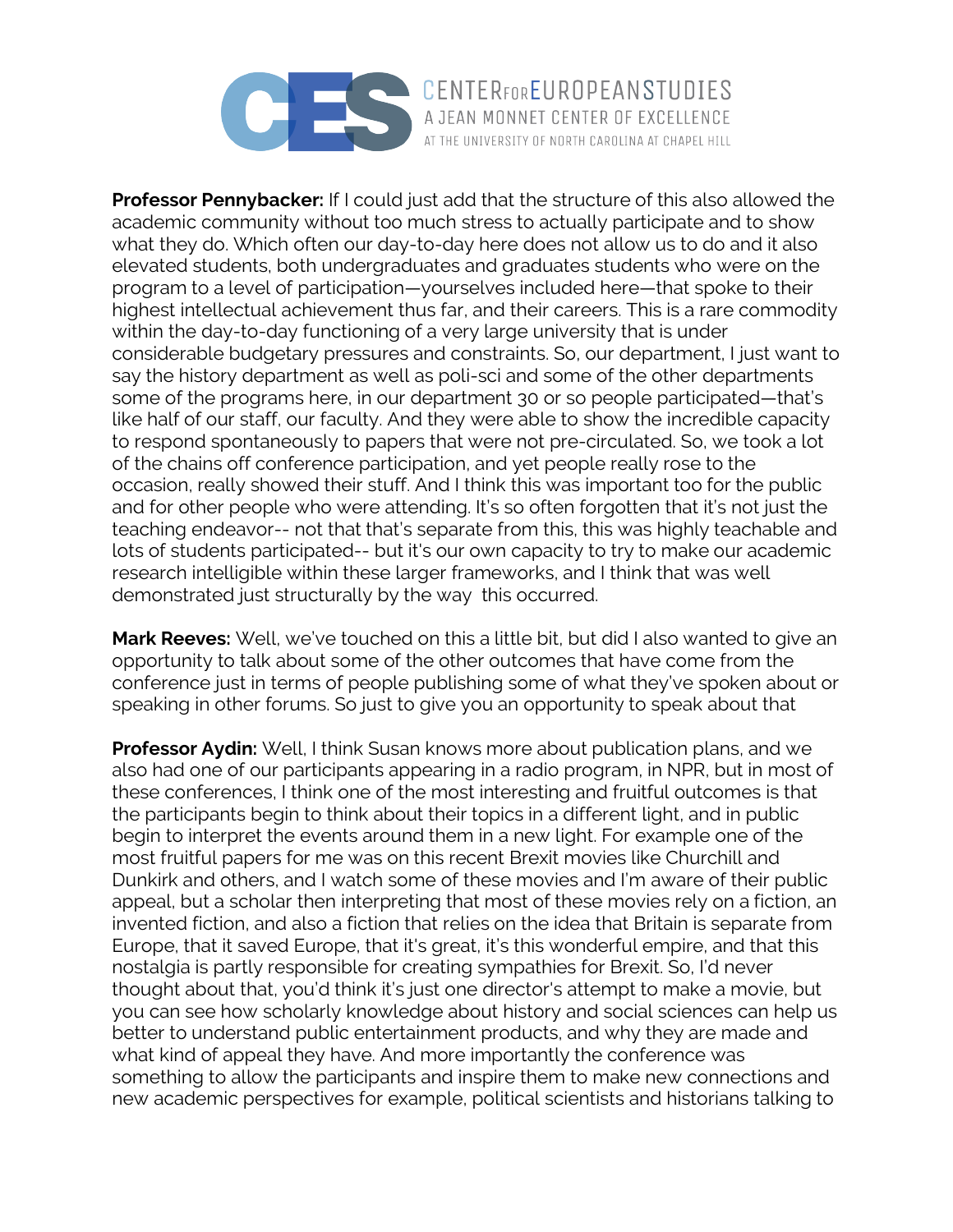

each other was very useful. Honestly, after all these events I was talking to my colleagues about the developments in Eastern Europe, the great democratic revolution after 1989-1994, and we all agreed that if similar things were happening today without a united, powerful Europe, we wouldn't expect the same results. That the post-socialist, all these republics in Eastern Europe, had a vision associated with all the benefits that come from the membership to the European cause. And now that doesn't exist. And the reason why it doesn't exist of course, is twofold. On the one hand, Europe performed very poorly from the Middle East to Asia; that when there was a coup in Egypt of a problem or in the Middle East, they didn't do what they were supposed to do they supported very undemocratic regimes, we were already aware of that. But we also in Brexit discussed the challenge coming from within, you know places like Hungary, the rise of the right-wing groups and the Brexit is another side of it, but its clear that many participants who attended these talks now had a different understanding of their own topics and projects that would reflect in their own scholarship and public writing

AT THE UNIVERSITY OF NORTH CAROLINA AT CHAPEL HILL

**Professor Pennybacker:** Again, just at a very basic level, we had graduate students producing material that will see the light in publication, that sees the lights in prospectus work that some are doing still on dissertations and dissertation research that's been awarded in the case of Joel Herbert, he just defended his PhD thesis, and that's going on the road now in the toward of a book. We also had people who were floating new research projects who had been award winning historians. Paul Okobock who communicated with us by skype has just won two major awards for his book on manhood in Kenya, and is now doing an economic history of the coffee industry which he floated as a paper, which this conference venue, without too many constraints, and without circulating online a very formal paper, allows people to experiment in ways I think that are very very helpful. We also had some papers that I think will achieve publication in other kinds of ways from quite senior scholars, including the Kenan chair in American studies at UVA, Penny von Eschen, who is a very distinguished americanist who works globally, and Caroline Elkins from Harvard gave a very memorable paper that's really part of the substructure of her boo that's forthcoming now, which is partly on counterinsurgency issues and the global nature of the military and policymakers within the British imperial and colonial framework with a focus on the Middle East. Cemil just mentioned a couple people on the big panel. Let me first say, well I'll come to that in a second, but John Perry from Cambridge published in the week of global Brexit the essential script of his text that he delivered to us as the lead article in the London review books of that week. So that was a very important intervention hat he was making as one of only several modern British historians and as someone within the professoriate, which is an achievement within the British context, a commentary about the importance of the parliamentary crisis in Britain, which was quite a prescient piece. Pradip K. Datta who came to us from Jawaharlal Nehru University, which is the graduate institution, the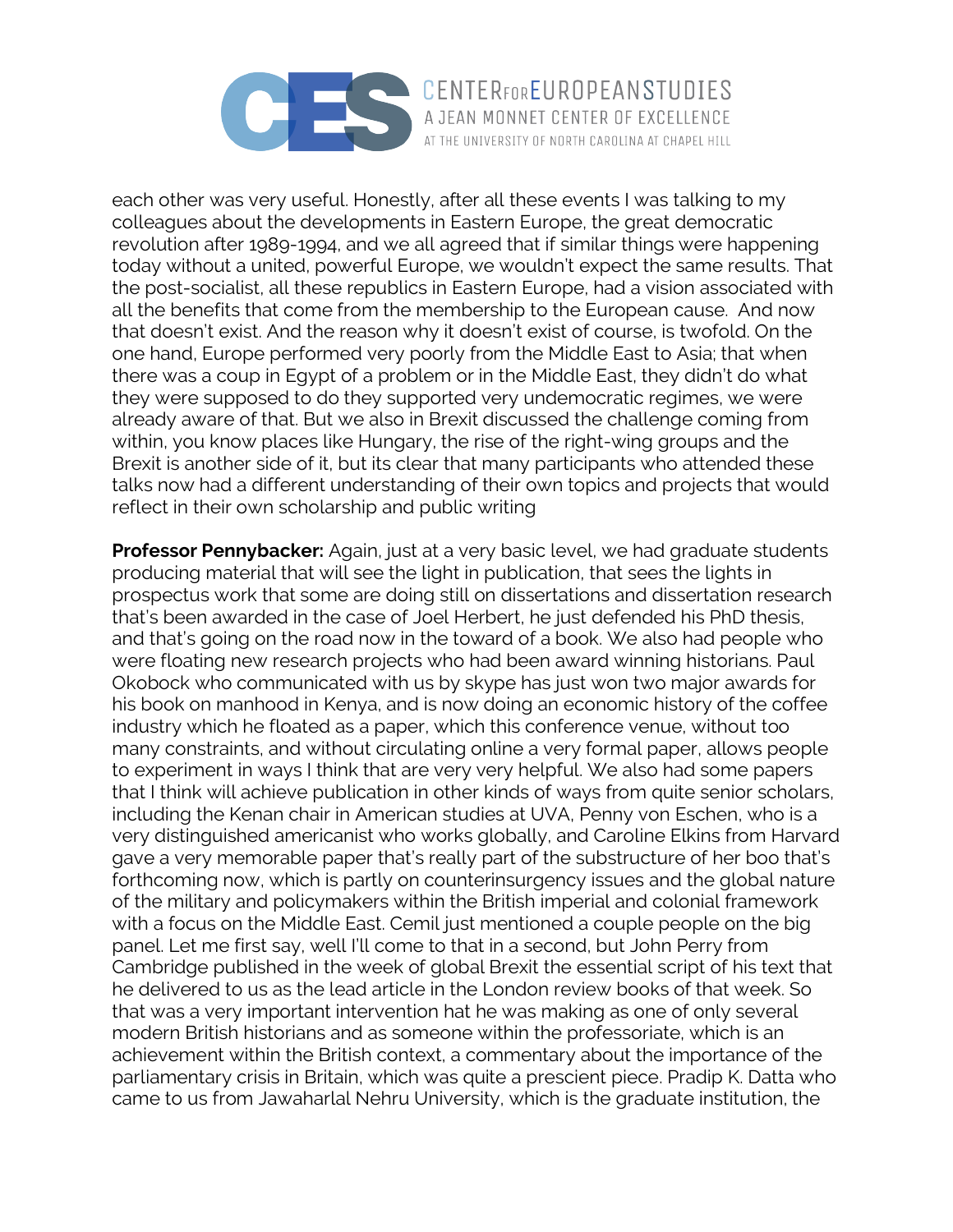

leading graduate institution in Southeast Asia, was interviewed in NPR in the subsequent Sunday program, and that appears as a podcast online now, about the political history of Narender Modi in the buildup to the election. So, we were very pleased to have him, he directs the political thought unit at JNU, and again, is a distinguished Indian academic and thinker in his own right. I was going to mention that I know now that Tobias Hof who served the Center very well as a DAAD fellow has just received a major award to continue his research that he spoke about in the context of the meetings we had on the Saturday, which was about the reception in Europe of the Ethiopian famines in the post-war era and how philanthropy, aid, and all that worked, and this will allow him to do research both in Italy and in Addis, he's just received that. We were very delighted to have him participate, and again to do on spec a project, he was particularly pleased to have the commentary of our Africanist colleagues who were in the room on that project which is a gain is a very important feature of the project is that you have people who work on the non-European areas critiquing Europeanists, this may sound to the listener that this is something that should happen all the time, but it really is still a relatively unpracticed part of academic life. And that provides just invaluable feedback of the type Cemil was also speaking about when one compares for example the developments of the Arab spring with the preceding 1989 developments and all of that. These are very important comparative frameworks that we find intellectually more rigorous than those that previously existed

I would like to add how much we appreciate Lily Herbert and other staff members, Mark himself, and the staff of the history department, of CES and of other units in the university who always go unnamed, but there are so many staff people who assist in making a conference like this possible as well as the members of the community who provided venues for people to have both accommodation and dining, it was an incredible output if we had a whole list it would be like 100 people who helped to make this possible so we are most grateful them

**Mark Reeves:** Well, we're also grateful to the organizers who do all the high-level stuff.

## *[Ode to joy plays in the background]*

**Katie Lindner:** Please note that any opinions expressed in the EU Today podcast are solely those of our guests and our hosts, and not of the UNC Center for European studies, which takes no institutional positions. Be sure to tune in for more episodes, and subscribe to *EU Today* wherever you listen to podcasts.

*[Ode to Joy fades out]*